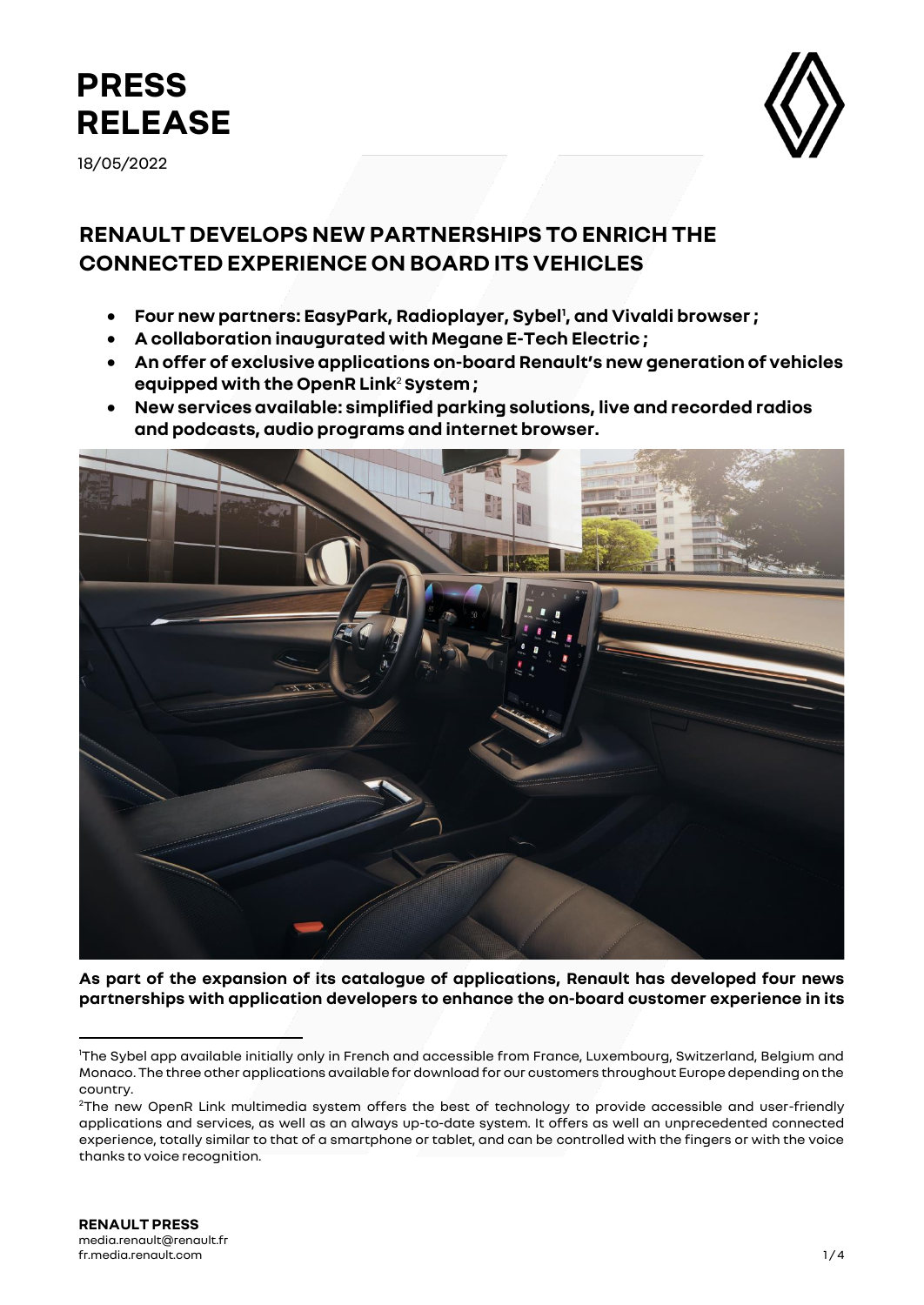

# **new vehicles equipped with OpenR Link - its new, fully customizable, intuitive, and connected infotainment interface.**

To mark the arrival of All-New Megane E-Tech Electric in all Renault dealerships throughout Europe, the brandhas added four new apps for customers to download via OpenR Link. Users can access links to download the apps along with exclusively negotiated offers via MY Renault<sup>3</sup>. Customers are then free to choose whether they want to download the content for display directly in their in-vehicle media console.

# **EASYPARK, SIMPLIFIED PARKING SOLUTIONS**

EasyPark enhances the unique connected driving experience by helping drivers manage and pay for parking without requiring a physical machine or even a smartphone. The free-download app will also offer exclusive coupons and offers to service users.

## **RADIOPLAYER, LIVE AND RECORDED RADIO AND PODCASTS**

With the free "Radioplayer for Renault" application, users will have access to thousands of radio stations, web radios, and podcasts from countries covered by Radioplayer in Europe. Radioplayer gives them simple access to all this content in live and replay mode and to the associated data. With Radioplayer, users benefit from numerous features such as easy and personalized listening to radio stations, the display of titles currently being broadcast or the possibility of finding all the programs in podcasts. Other services specially designed for Renault will be available soon.

# **SYBEL, THOUSANDS OF HOURS OF AUDIO CONTENT**

With the Sybel application, drivers and passengers will benefit from an experience entirely designed for a serene journey while boasting a wide range of audio content bringing together thousands of hours of podcasts, fiction, documentaries, audiobooks, and children's stories. It also features a range of solutions specially designed by the teams at Sybel to be used when driving: thematic playlists with three hours of preloaded content, pick up where you left off no matter which device you started on, intelligent voice assistant, personalised recommendations and favourites list.

In addition to having access to great free audio programs, customers will also receive a free 6 month subscription to Sybel+, the paid offer that features more original, exclusive content.

# **VIVALDI, BROWSING WHILE WAITING**

With the free Vivaldi browser app, customers can watch, buy, and browse from the comfort of their own car seat, keeping themselves entertained while waiting for the car to charge without needing a smartphone or tablet. For greater safety, the browser can only be used when the car is parked.With this app, users can make video calls, set up access to commonly used online apps,

 $3$ The MY Renault interface is available to all Renault customers. It provides easy access to vehicle data and can be used to schedule a service, manage contracts, or speak with an expert at any time. Learn more about MY Renault: <https://www.renault.fr/decouvrez-myrenault.html>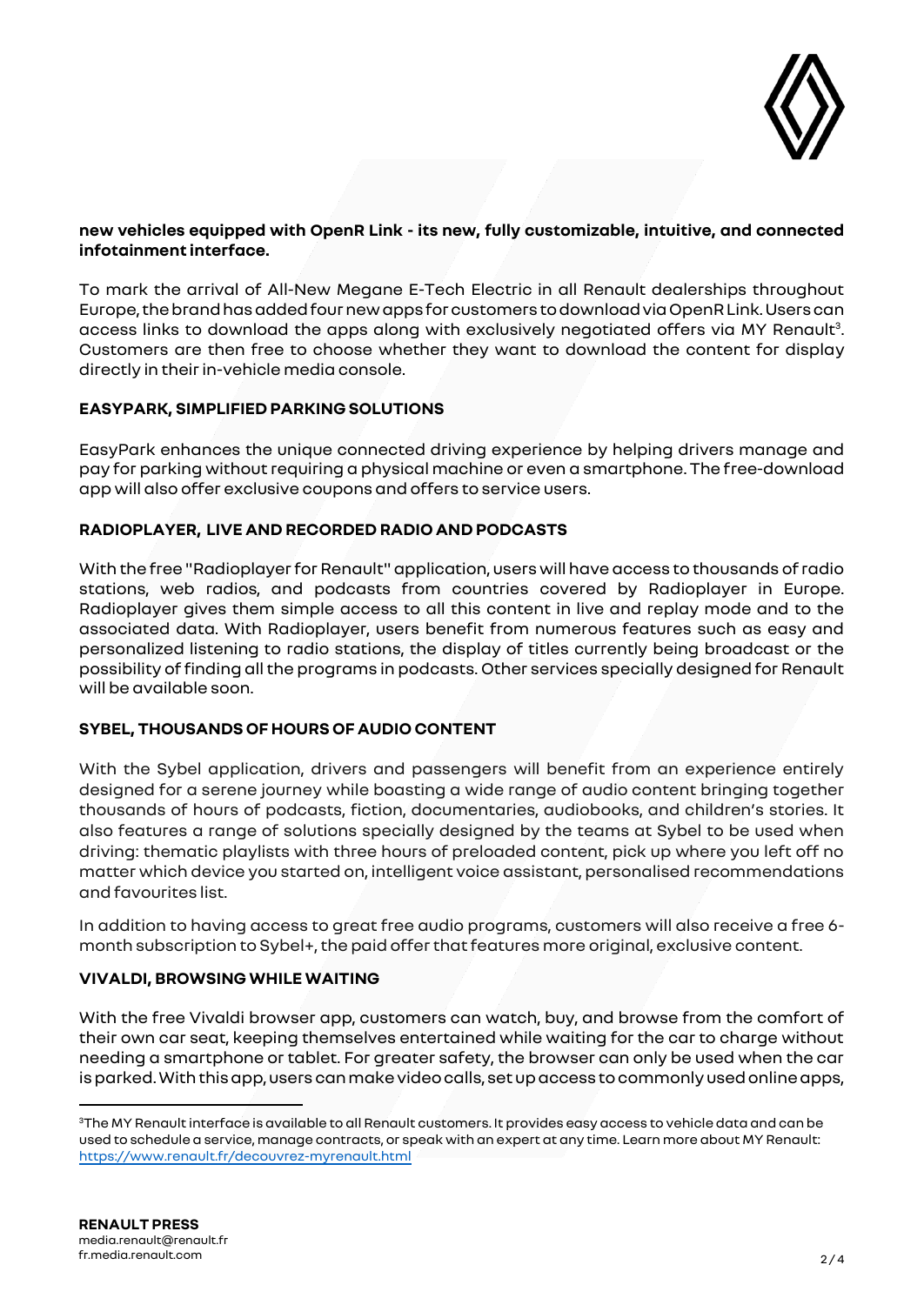

easily access streaming services, securely synchronize browser data, and more. As Vivaldi keeps user privacy first, people can be assured that they can browse privately in Renault cars with OpenR Link system with their data not being stored by the car. When logged into a Vivaldi account, browsing data may be shared between other devices logged into the same account. This data is not shared even with Renault.

**"We are particularly enthusiastic to see these apps rolled out on all Renault vehicles equipped with OpenR Link, like All-New Megane E-Tech Electric and upcoming New Austral. These collaborations with our various partners that are EasyPark, RadioPlayer, Sybel and Vivaldi browser are a concrete expression of our desire to offer our customers ever more services, comfort, safety and entertainment on board our vehicles."** highlights Frédéric Vincent, Executive Vice President - Information System & Digital.

The four applications will be available in the OpenR Link interface of All-New Megane E-Tech electric as soon as it arrives in Renault dealerships in Europe. Other applications will be added to the catalog in the near future.